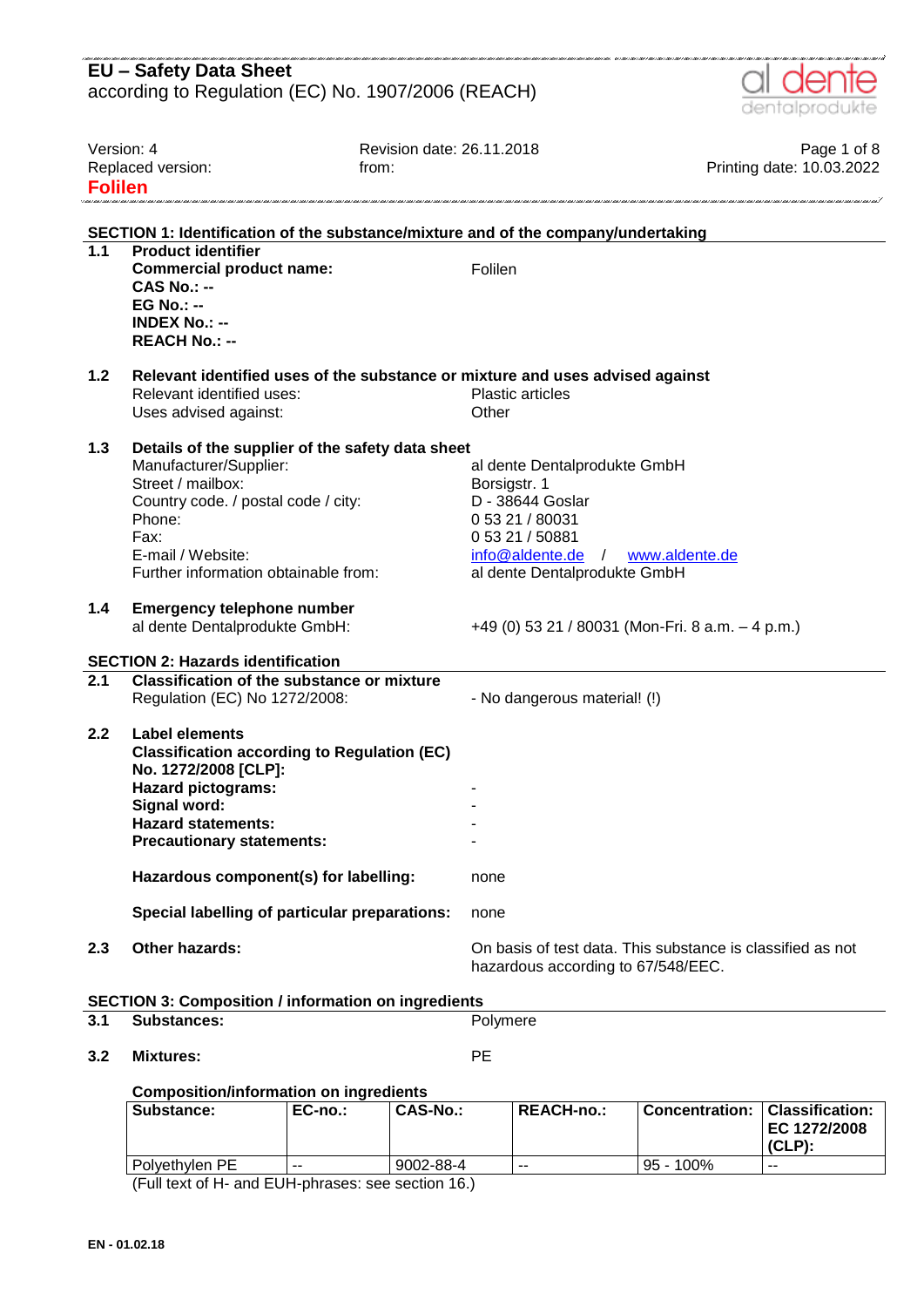

| Version: 4        | Revision date: 26.11.2018 | Page 2 of 8               |
|-------------------|---------------------------|---------------------------|
| Replaced version: | trom:                     | Printing date: 10.03.2022 |
| <b>Folilen</b>    |                           |                           |

|                  | <b>SECTION 4: First aid measures</b>                                           |                                                                                                                                                                                                                                                                           |
|------------------|--------------------------------------------------------------------------------|---------------------------------------------------------------------------------------------------------------------------------------------------------------------------------------------------------------------------------------------------------------------------|
| 4.1              | <b>Description on first aid measures:</b>                                      |                                                                                                                                                                                                                                                                           |
|                  | <b>General information:</b>                                                    | No special measures are necessary.                                                                                                                                                                                                                                        |
|                  | <b>Following inhalation:</b>                                                   | Do not breathe dust. Dust should be exhausted directly at<br>the point of origin. Inhalation of dust may cause irritation of<br>the respiratory system.                                                                                                                   |
|                  | <b>Following skin contact:</b>                                                 | No special measures are necessary. After contact with<br>molten product, cool skin area rapidly with cold water.<br>Immerse in cold water for a prolonged period.<br>Burns caused by molten material must be treated clinically.<br>Irritating to skin. slightly irritant |
|                  | After eye contact:                                                             | Rinse immediately carefully and thoroughly with eye-bath<br>or water. In case of troubles or persistent symptoms,<br>consult an ophthalmologist. Irritating to eyes.<br>Dust protection goggles.                                                                          |
|                  | After ingestion:                                                               | No special measures are necessary.                                                                                                                                                                                                                                        |
| 4.2              | Most important symptoms and effects, both<br>acute and delayed:                | No information available.                                                                                                                                                                                                                                                 |
| 4.3              | Indication of any immediate medical<br>attention and special treatment needed: | No information available.                                                                                                                                                                                                                                                 |
|                  | <b>SECTION 5: Firefighting measures</b>                                        |                                                                                                                                                                                                                                                                           |
| $\overline{5.1}$ | <b>Extinguishing media:</b>                                                    |                                                                                                                                                                                                                                                                           |
|                  | Suitable extinguishing media:                                                  | Extinguishing powder. Carbon dioxide. alcohol resistant                                                                                                                                                                                                                   |
|                  | Unsuitable extinguishing media:                                                | foam. Water spray.<br>High power water jet.                                                                                                                                                                                                                               |
| 5.2              | Special hazards arising from the substance<br>or mixture:                      | In case of fire may be liberated: Carbon dioxide (CO2).<br>Carbon monoxide. Sulphur dioxide (SO2).<br>Formaldehyde.                                                                                                                                                       |
| 5.3              | <b>Advice for firefighters:</b>                                                |                                                                                                                                                                                                                                                                           |
|                  | <b>General information:</b>                                                    | Use water spray jet to protect personnel and to cool<br>endangered containers.                                                                                                                                                                                            |
|                  | Special protective equipment for<br>firefighters:                              | In case of fire: Wear self-contained breathing apparatus.<br>Protective clothing.                                                                                                                                                                                         |
|                  | <b>SECTION 6: Accidental release measures</b>                                  |                                                                                                                                                                                                                                                                           |
| 6.1              | Personal precautions, protective equipment<br>and emergency procedures:        | No special measures are necessary.                                                                                                                                                                                                                                        |
| 6.2              | <b>Environmental precautions:</b>                                              | Do not allow to enter into surface water or drains. Do not<br>allow to enter into soil/subsoil.                                                                                                                                                                           |
| 6.3              | Methods and material for containment and<br>cleaning up                        | Take up mechanically, placing in appropriate containers for<br>disposal.                                                                                                                                                                                                  |
| 6.4              | <b>Reference to other sections:</b>                                            | Treat the recovered material as prescribed in the section<br>on waste disposal.                                                                                                                                                                                           |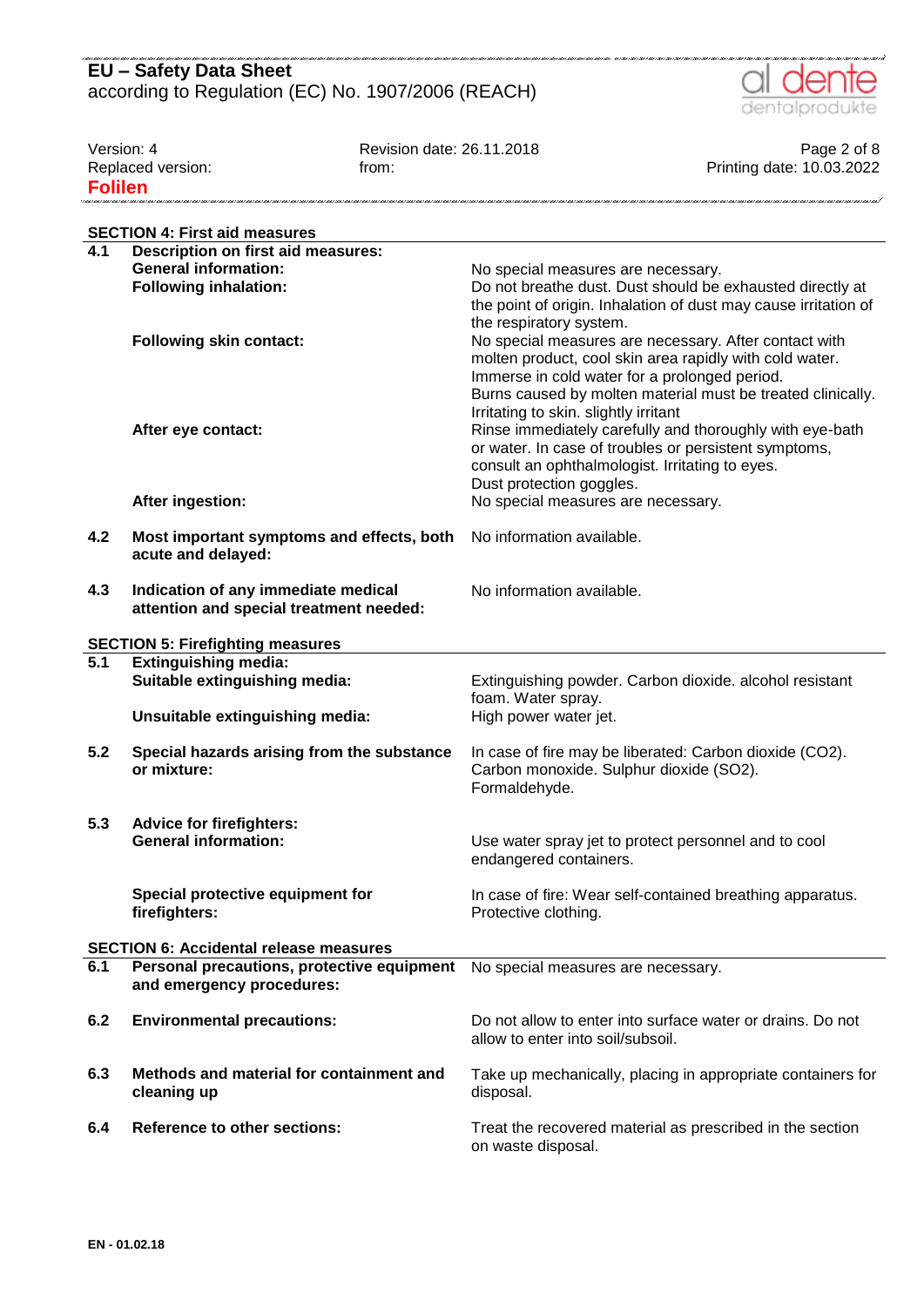#### nie cane chiec nie cane chiec nie chiec nie chiec nie chiec ni **EU – Safety Data Sheet** according to Regulation (EC) No. 1907/2006 (REACH)



,,,,,,,,,,,,,,,,,,,,,,,,,,,,,,,

| Version: 4        | Revision date: 26.11.2018 | Page 3 of 8               |
|-------------------|---------------------------|---------------------------|
| Replaced version: | from:                     | Printing date: 10.03.2022 |
| <b>Folilen</b>    |                           |                           |
|                   |                           |                           |

#### **SECTION 7: Handling and storage**

| 7.1 | <b>Precautions for safe handling</b>                         |                                                                                      |  |  |  |
|-----|--------------------------------------------------------------|--------------------------------------------------------------------------------------|--|--|--|
|     | Advices on safe handling:                                    | Avoid generation of dust. Dust must be exhausted directly<br>at the point of origin. |  |  |  |
|     | Precautions against fire and explosion:                      | Keep away from sources of ignition - No smoking. Keep<br>away from heat.             |  |  |  |
| 7.2 | Conditions for safe storage, including any incompatibilities |                                                                                      |  |  |  |
|     | Requirements for storage rooms and<br>vessels:               | Keep container tightly closed and dry.                                               |  |  |  |
|     | Hints on joint storage:                                      | Conditions to avoid: UV-radiation/sunlight.                                          |  |  |  |
|     | Storage class:                                               | 11                                                                                   |  |  |  |
| 7.3 | Specific end use(s):                                         | Observe instructions for use.                                                        |  |  |  |

#### **SECTION 8: Exposure controls/personal protection**

### **8.1 Control parameters**

#### **Occupational exposure limit value**

|  | Substance:   CAS-No.:   Source:   Occupational | <b>∣Occupational</b>              | l Limitation of  | Remark: |
|--|------------------------------------------------|-----------------------------------|------------------|---------|
|  | ∣exposure limit ∣exposure limit                |                                   | <b>Lexposure</b> |         |
|  | value: [ppm]                                   | $\blacksquare$ value: [mɑ/m $3$ ] | peaks:           |         |

#### **Substance with a common (EC) occupational exposure limit value**

| Substance:   CAS-No.: |  | Source:   Occupational | <b>∣Occupational</b>        | Limitation of    | <b>Remark:</b> |
|-----------------------|--|------------------------|-----------------------------|------------------|----------------|
|                       |  | l exposure limit       | ⊟exposure limit             | <b>Lexposure</b> |                |
|                       |  | value:[ppm]            | value: [mɑ/m <sup>3</sup> ] | peaks:           |                |

#### **DNEL-/PNEC-values**

|             | <b>DNEL value</b>                                                  |                 |                                                                                                                                            |                                                                                                                             |  |
|-------------|--------------------------------------------------------------------|-----------------|--------------------------------------------------------------------------------------------------------------------------------------------|-----------------------------------------------------------------------------------------------------------------------------|--|
|             | Substance:                                                         | <b>CAS-No.:</b> |                                                                                                                                            | <b>DNEL/DMEL</b>                                                                                                            |  |
|             | <b>PNEC Value</b>                                                  |                 |                                                                                                                                            |                                                                                                                             |  |
|             | Substance:                                                         | <b>CAS-No.:</b> |                                                                                                                                            | <b>PNEC</b>                                                                                                                 |  |
|             | Remark:                                                            |                 | none                                                                                                                                       |                                                                                                                             |  |
| 8.2         | <b>Exposure controls</b><br><b>Occupational exposure controls:</b> |                 | none                                                                                                                                       |                                                                                                                             |  |
|             | <b>General protection and hygiene measures:</b>                    |                 | When using do not eat, drink, smoke, sniff. Wash hands<br>before breaks and after work. Take off immediately all<br>contaminated clothing. |                                                                                                                             |  |
|             | <b>Personal protection equipment:</b>                              |                 | with working materials are specified in the<br>TRGS 500. Dust protection goggles.                                                          | Minimum standard for preventive measures while handling                                                                     |  |
|             | <b>Respiratory protection:</b>                                     |                 | workplace.                                                                                                                                 | With correct and proper use, and under normal conditions,<br>breathing protection is not required. Technical ventilation of |  |
|             | Hand protection:                                                   |                 |                                                                                                                                            | See chapter 7. No additional measures necessary.                                                                            |  |
| EN-01.02.18 |                                                                    |                 |                                                                                                                                            |                                                                                                                             |  |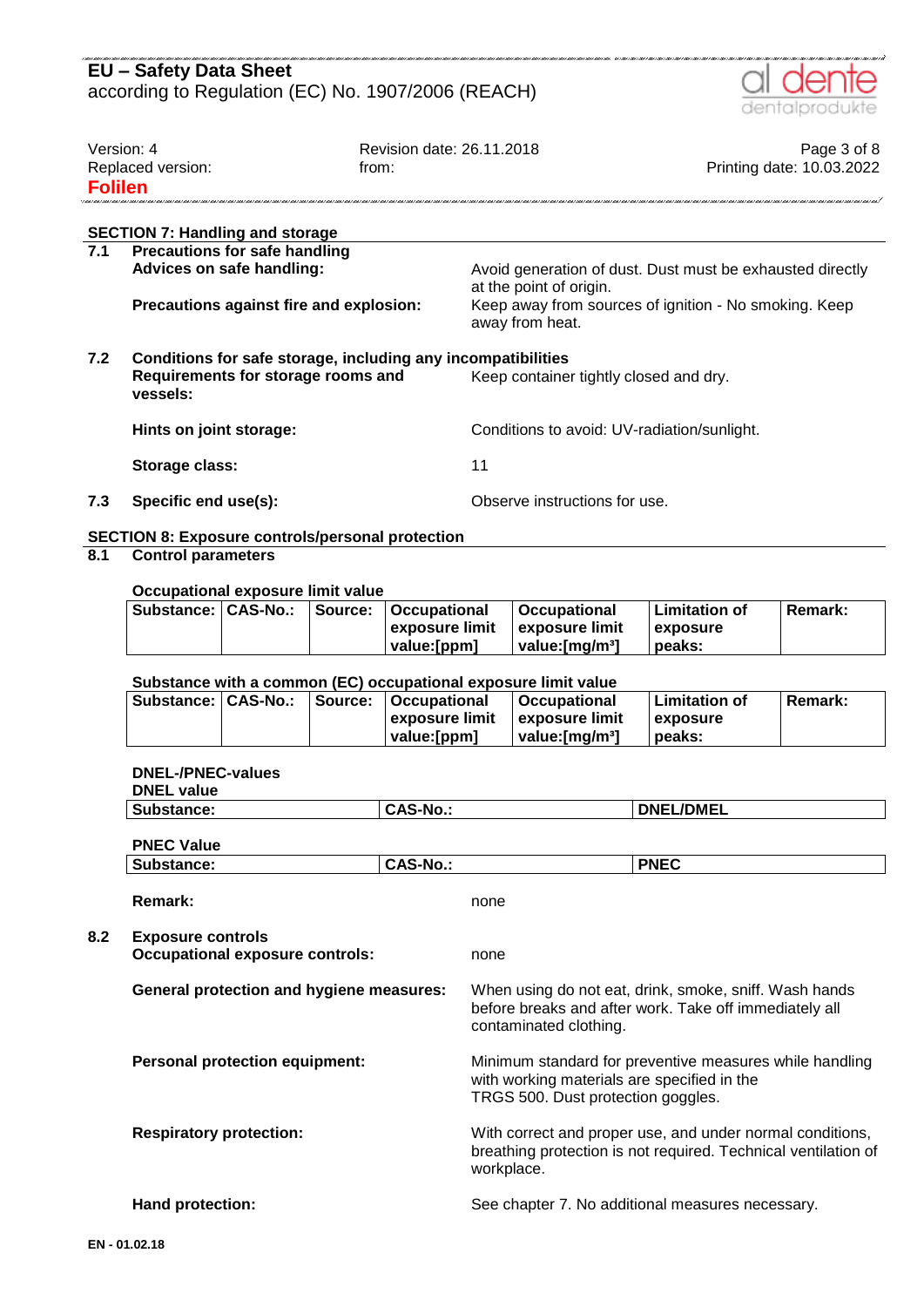

| Version: 4<br><b>Folilen</b> | Replaced version:                                     | Revision date: 26.11.2018<br>from: |                          |       |                          | Page 4 of 8<br>Printing date: 10.03.2022            |
|------------------------------|-------------------------------------------------------|------------------------------------|--------------------------|-------|--------------------------|-----------------------------------------------------|
|                              | <b>Eye/face protection:</b>                           |                                    | Dust protection goggles. |       |                          |                                                     |
|                              | <b>Body protection:</b>                               |                                    | Not required.            |       |                          |                                                     |
|                              | <b>Environmental exposure controls:</b>               |                                    |                          |       |                          | Refer to chapter 7. No further action is necessary. |
|                              | <b>Consumer exposure controls:</b>                    |                                    |                          |       |                          | Refer to chapter 7. No further action is necessary. |
|                              | <b>Exposure Scenario:</b>                             |                                    | none                     |       |                          |                                                     |
| 9.1                          | <b>SECTION 9: Physical and chemical properties</b>    |                                    |                          |       |                          |                                                     |
|                              | Information on basic physical and chemical properties |                                    |                          |       |                          |                                                     |
|                              | Appearance:                                           |                                    |                          |       |                          |                                                     |
|                              | <b>Physical state:</b>                                |                                    | solid                    |       |                          |                                                     |
|                              | Colour:                                               |                                    | translucent              |       |                          |                                                     |
|                              | Odour:                                                |                                    | characteristically       |       |                          |                                                     |
|                              | <b>Odour threshold:</b>                               |                                    | No data available        |       |                          |                                                     |
|                              | Safety relevant basis data                            |                                    |                          |       |                          |                                                     |
|                              |                                                       | <b>Parameter</b>                   | Value                    |       | Unit                     | Remark                                              |
|                              | pH:                                                   |                                    |                          |       |                          | not applicable                                      |
|                              | <b>Melting point/freezing</b>                         | Vicat                              |                          | 94 °C |                          |                                                     |
|                              | point:                                                |                                    |                          |       |                          |                                                     |
|                              | Initial boiling point and                             |                                    |                          |       |                          | not determined                                      |
|                              |                                                       |                                    |                          |       |                          |                                                     |
|                              | boiling range:                                        |                                    |                          |       |                          |                                                     |
|                              | <b>Flash point:</b>                                   |                                    |                          |       |                          | not determined                                      |
|                              | <b>Evaporation rate:</b>                              |                                    |                          |       |                          | not determined                                      |
|                              | Flammability (solid, gas):                            |                                    |                          |       |                          | not determined                                      |
|                              | <b>Explosive properties:</b>                          |                                    |                          |       |                          | not explosive.                                      |
|                              | Lower flammability or                                 |                                    |                          |       |                          | not applicable                                      |
|                              | explosive limits:                                     |                                    |                          |       |                          |                                                     |
|                              | <b>Upper flammability or</b>                          |                                    |                          |       |                          | not applicable                                      |
|                              |                                                       |                                    |                          |       |                          |                                                     |
|                              | explosive limits:                                     |                                    |                          |       |                          |                                                     |
|                              | Vapour pressure:                                      |                                    |                          |       |                          | not applicable                                      |
|                              | Vapour density:                                       |                                    |                          |       |                          | not applicable                                      |
|                              | <b>Relative density:</b>                              |                                    |                          |       |                          | not determined                                      |
|                              | <b>Density:</b>                                       |                                    |                          |       | $0,92$ g/cm <sup>3</sup> |                                                     |
|                              | Solubility(ies):                                      |                                    |                          |       |                          | not determined                                      |
|                              | <b>Water solubility:</b>                              |                                    |                          |       |                          | practically insoluble                               |
|                              | Fat solubility:                                       |                                    |                          |       |                          | not determined                                      |
|                              | <b>Partition coefficient:</b>                         |                                    |                          |       |                          | not determined                                      |
|                              | n-octanol/water:                                      |                                    |                          |       |                          |                                                     |
|                              |                                                       |                                    |                          |       |                          |                                                     |
|                              | <b>Auto-ignition</b>                                  |                                    |                          |       |                          | not determined                                      |
|                              | temperature:                                          |                                    |                          |       |                          |                                                     |
|                              | Decomposition                                         |                                    |                          |       |                          | not determined                                      |
|                              | temperature:                                          |                                    |                          |       |                          |                                                     |
|                              | <b>Viscosity:</b>                                     |                                    |                          |       |                          | not applicable                                      |
|                              | <b>Oxidising properties:</b>                          |                                    |                          |       |                          | not determined                                      |
|                              | <b>Solvent content:</b>                               |                                    |                          |       |                          | not applicable                                      |
|                              |                                                       |                                    |                          |       |                          |                                                     |

**9.2 Other information: Observe technical data sheet.**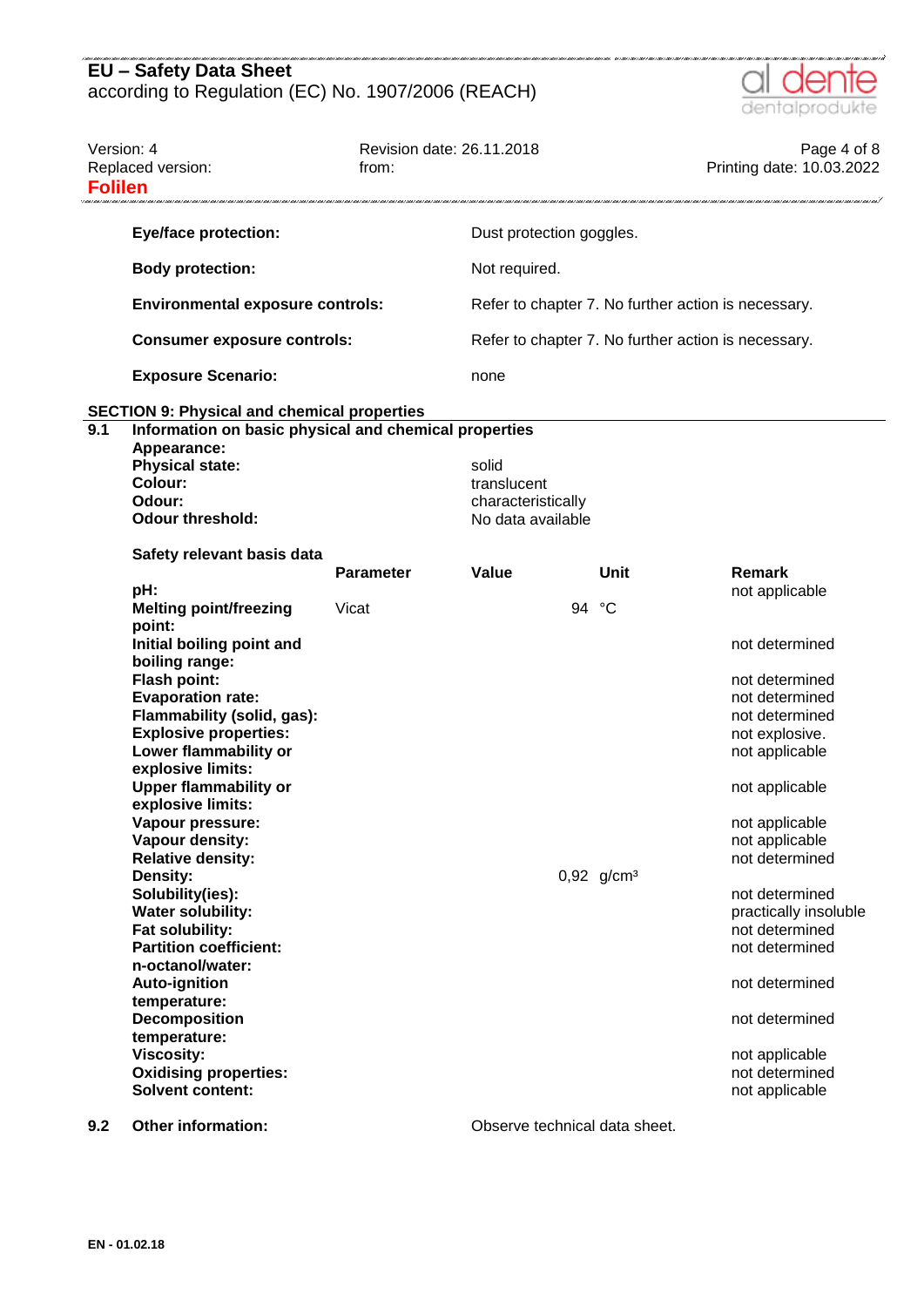|                              | <b>EU - Safety Data Sheet</b><br>according to Regulation (EC) No. 1907/2006 (REACH)                                                                     |                                    | dentalprodukte                                                                                                                                                                                                     |
|------------------------------|---------------------------------------------------------------------------------------------------------------------------------------------------------|------------------------------------|--------------------------------------------------------------------------------------------------------------------------------------------------------------------------------------------------------------------|
| Version: 4<br><b>Folilen</b> | Replaced version:                                                                                                                                       | Revision date: 26.11.2018<br>from: | Page 5 of 8<br>Printing date: 10.03.2022                                                                                                                                                                           |
|                              | <b>SECTION 10: Stability and reactivity</b>                                                                                                             |                                    |                                                                                                                                                                                                                    |
|                              | 10.1 Reactivity:                                                                                                                                        |                                    | No hazardous reaction when handled and stored according                                                                                                                                                            |
| 10.3<br>10.4<br>10.5<br>10.6 | 10.2 Chemical stability:<br>Possibility of hazardous reactions:<br>Conditions to avoid:<br>Incompatible materials:<br>Hazardous decomposition products: |                                    | to provisions.<br>Reacts with: Solvents/Thinner Etchant and acids<br>No data available.<br>UV-radiation/sunlight.<br>Acid Base Oxidizing agent<br>Hydrocarbons. Carbon dioxide (CO2) Carbon monoxide.<br>aldehydes |
|                              | <b>SECTION 11: Toxicological information</b>                                                                                                            |                                    |                                                                                                                                                                                                                    |
| 11.1                         | Information on toxicological effects:                                                                                                                   |                                    | Medical device product<br>Cytotoxtest: no abnormality detected                                                                                                                                                     |
|                              |                                                                                                                                                         |                                    |                                                                                                                                                                                                                    |
|                              | M-factor:                                                                                                                                               |                                    | <b>Acute toxicity (dermal):</b>                                                                                                                                                                                    |
|                              | <b>Acute toxicity (oral):</b>                                                                                                                           |                                    | <b>Acute toxicity (inhalative):</b>                                                                                                                                                                                |
|                              | <b>Acute toxicity</b>                                                                                                                                   |                                    |                                                                                                                                                                                                                    |
|                              | Substance:                                                                                                                                              | <b>CAS-No.:</b>                    | <b>Toxicological information</b>                                                                                                                                                                                   |
|                              | <b>Skin corrosion/irritation:</b>                                                                                                                       |                                    | In the case of the formation of dust.                                                                                                                                                                              |
|                              |                                                                                                                                                         |                                    |                                                                                                                                                                                                                    |
|                              | Serious eye damage/irritation:                                                                                                                          |                                    | Irritating to eyes. In the case of the formation of dust.                                                                                                                                                          |
|                              | <b>Respiratory or skin sensitisation:</b>                                                                                                               |                                    | Toxicological data are not available.                                                                                                                                                                              |
|                              | CMR effects (carcinogenicity, mutagenicity and toxicity for reproduction)<br>Carcinogenicity:<br>Germ cell mutagenicity:<br>Reproductive toxicity:      |                                    | No indications of human carcinogenicity exist.<br>No indications of human germ cell mutagenicity exist.<br>Toxicological data are not available.                                                                   |
|                              | <b>STOT-single exposure:</b>                                                                                                                            |                                    | No information available.                                                                                                                                                                                          |
|                              | <b>STOT-repeated exposure:</b>                                                                                                                          |                                    | No information available.                                                                                                                                                                                          |
|                              | <b>Aspiration hazard:</b>                                                                                                                               |                                    | Inhalation of dust may cause irritation of the respiratory<br>system.                                                                                                                                              |
|                              | <b>SECTION 12: Ecological information</b>                                                                                                               |                                    |                                                                                                                                                                                                                    |
| 12.1                         | <b>Toxicity:</b>                                                                                                                                        |                                    | none                                                                                                                                                                                                               |
|                              |                                                                                                                                                         |                                    |                                                                                                                                                                                                                    |
|                              | <b>Ecotoxicity</b><br>Substance:                                                                                                                        | <b>CAS-No.:</b>                    | <b>Ecotoxicity</b>                                                                                                                                                                                                 |
| 12.2                         | Persistence and degradability:                                                                                                                          |                                    | No information available.                                                                                                                                                                                          |
| 12.3                         | <b>Bioaccumulative potential:</b>                                                                                                                       |                                    | No information available.                                                                                                                                                                                          |

- **12.5 Results of PBT and vPvB assessment:** not applicable
- **12.6 Other adverse effects:** No information available.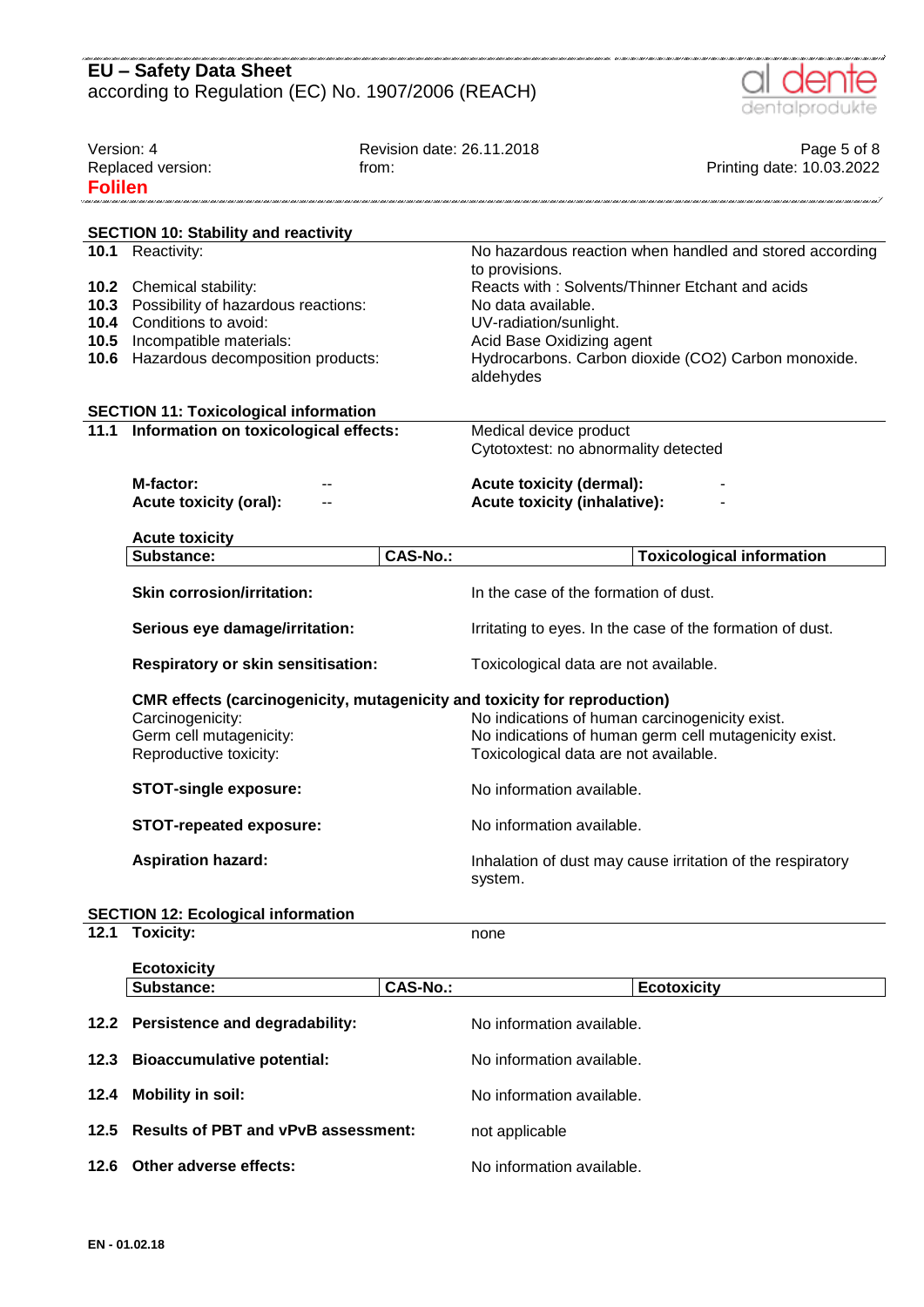

| Version: 4<br>Replaced version:<br><b>Folilen</b> |                                                                                                                                                                                                                                                          | Revision date: 26.11.2018<br>from: |                                                                                                                                                                                                                   | Page 6 of 8<br>Printing date: 10.03.2022 |
|---------------------------------------------------|----------------------------------------------------------------------------------------------------------------------------------------------------------------------------------------------------------------------------------------------------------|------------------------------------|-------------------------------------------------------------------------------------------------------------------------------------------------------------------------------------------------------------------|------------------------------------------|
|                                                   | <b>SECTION 13: Disposal considerations</b>                                                                                                                                                                                                               |                                    |                                                                                                                                                                                                                   |                                          |
|                                                   | 13.1 Waste treatment methods:<br>Appropriate disposal/Product:                                                                                                                                                                                           |                                    | Can be incinerated together with household waste in<br>compliance with applicable technical regulations<br>following consultation with approved waste disposal<br>management companies and authorities in charge. |                                          |
|                                                   | Appropriate disposal / Package:                                                                                                                                                                                                                          |                                    | Dispose of waste according to applicable legislation.                                                                                                                                                             |                                          |
|                                                   | List of proposed waste codes/waste<br>designations in accordance with EWC:<br>Waste code product:<br>Waste code packaging:                                                                                                                               |                                    | Consult the appropriate local waste disposal expert about<br>waste disposal.                                                                                                                                      |                                          |
|                                                   | <b>SECTION 14: Transport information</b>                                                                                                                                                                                                                 |                                    |                                                                                                                                                                                                                   |                                          |
| 14.1                                              | <b>UN number</b><br><b>UN No.:</b>                                                                                                                                                                                                                       |                                    |                                                                                                                                                                                                                   |                                          |
| 14.2                                              | UN proper shipping name<br>ADR / RID:<br>IMDG / ICAO-TI / IATA-DGR:                                                                                                                                                                                      |                                    |                                                                                                                                                                                                                   |                                          |
| 14.3                                              | <b>Transport hazard class(es)</b><br>Hazard label(s):                                                                                                                                                                                                    |                                    | <b>Classification Code:</b>                                                                                                                                                                                       |                                          |
| 14.4                                              | <b>Packing group:</b>                                                                                                                                                                                                                                    |                                    |                                                                                                                                                                                                                   |                                          |
| 14.5                                              | <b>Environmental hazards:</b><br>Labelling environmentally hazardous<br>substances<br>ADR/RID / IMDG-Code / ICAO-TI / IATA-DGR:<br><b>Marine Pollutant:</b>                                                                                              |                                    | no<br>no                                                                                                                                                                                                          |                                          |
| 14.6                                              | Special precautions for user:<br><b>Land transport (ADR/RID)</b><br><b>Transport category:</b><br><b>Special provisions:</b>                                                                                                                             |                                    | <b>Tunnel restriction code:</b><br>Limited quantity (LQ):                                                                                                                                                         |                                          |
|                                                   | Sea transport (IMDG)<br>EmS-No:<br><b>Special provisions:</b><br>--                                                                                                                                                                                      |                                    | Limited quantity (LQ):                                                                                                                                                                                            |                                          |
| 14.7                                              | Transport in bulk according to Annex II of<br><b>Marpol and the IBC Code:</b>                                                                                                                                                                            |                                    | Remark: No dangerous good in sense of these transport<br>regulations.                                                                                                                                             |                                          |
|                                                   | <b>SECTION 15: Regulatory information</b>                                                                                                                                                                                                                |                                    |                                                                                                                                                                                                                   |                                          |
| 15.1                                              | Safety, health and environmental regulations/legislation specific for the substance or mixture<br>Regulation (EC) No 166/2006 concerning the No information available.<br>establishment of a European Pollutant<br><b>Release and Transfer Register:</b> |                                    |                                                                                                                                                                                                                   |                                          |
|                                                   | Regulation (EC) No 1005/2009 on substance<br>that deplete the ozone layer:                                                                                                                                                                               |                                    | No information available.                                                                                                                                                                                         |                                          |
|                                                   | Regulation (EC) No 648/2004 on detergents:<br>Regulation (EC) No 850/2004 on persistent<br>organic pollutants:                                                                                                                                           |                                    | No information available.<br>No information available.                                                                                                                                                            |                                          |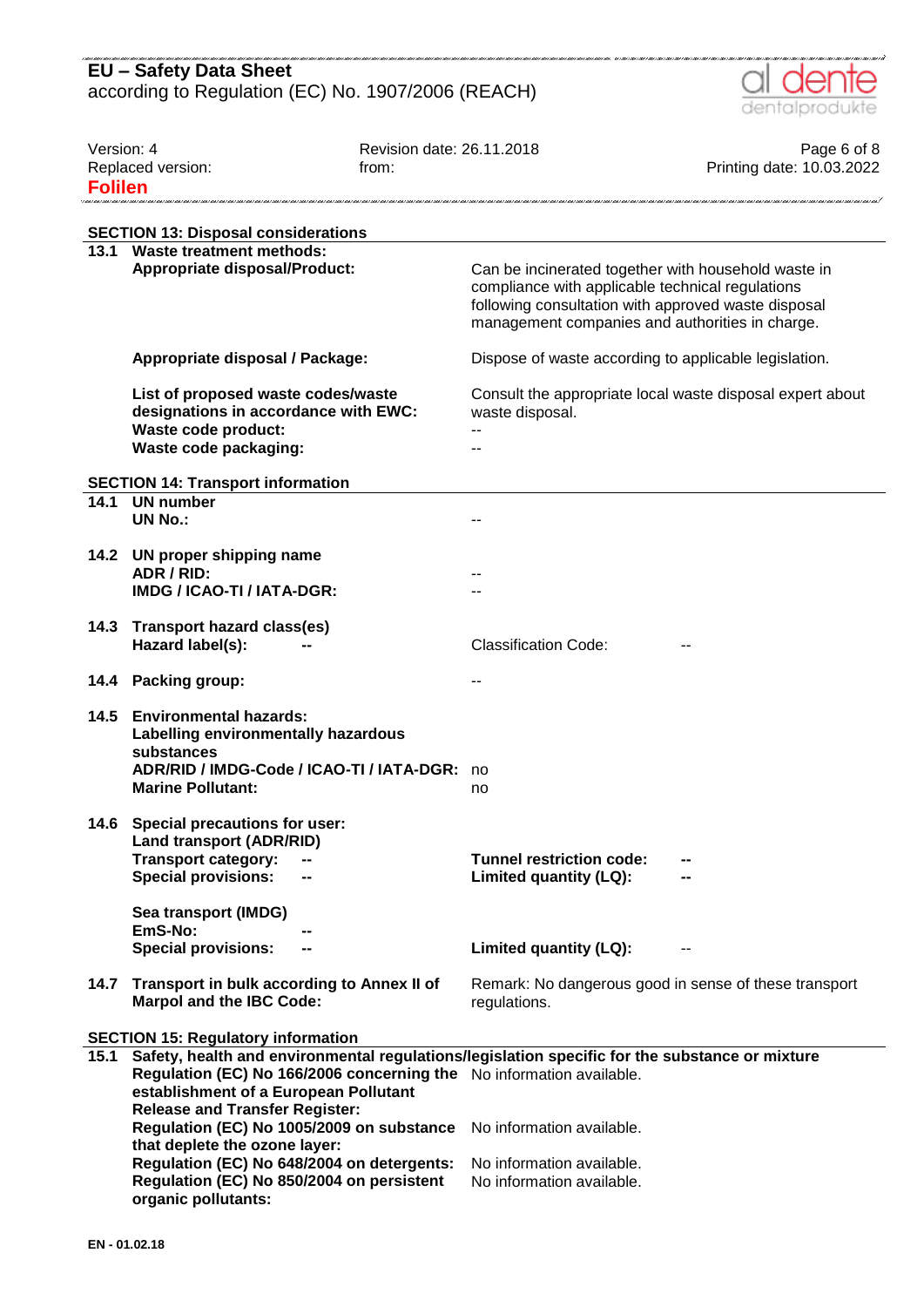

|                                                                                             |                                                                                                                                                                                                                                                                                                                                                  |                                                                                                                |                                                                                   | ----------------                         |  |
|---------------------------------------------------------------------------------------------|--------------------------------------------------------------------------------------------------------------------------------------------------------------------------------------------------------------------------------------------------------------------------------------------------------------------------------------------------|----------------------------------------------------------------------------------------------------------------|-----------------------------------------------------------------------------------|------------------------------------------|--|
| Version: 4<br>Replaced version:<br><b>Folilen</b>                                           |                                                                                                                                                                                                                                                                                                                                                  | Revision date: 26.11.2018<br>from:                                                                             |                                                                                   | Page 7 of 8<br>Printing date: 10.03.2022 |  |
|                                                                                             |                                                                                                                                                                                                                                                                                                                                                  |                                                                                                                |                                                                                   |                                          |  |
|                                                                                             |                                                                                                                                                                                                                                                                                                                                                  | Regulation (EU) No 649/2012 concerning the                                                                     | No information available.                                                         |                                          |  |
| export and import of dangerous chemicals:<br><b>Restrictions according to Title VIII of</b> |                                                                                                                                                                                                                                                                                                                                                  |                                                                                                                | No information available.                                                         |                                          |  |
|                                                                                             | <b>Regulation (EC) No 1907/2006:</b>                                                                                                                                                                                                                                                                                                             |                                                                                                                |                                                                                   |                                          |  |
|                                                                                             | <b>National regulations:</b>                                                                                                                                                                                                                                                                                                                     |                                                                                                                | Observe in addition any national regulations!                                     |                                          |  |
|                                                                                             | <b>Restrictions of occupation:</b>                                                                                                                                                                                                                                                                                                               |                                                                                                                | none                                                                              |                                          |  |
|                                                                                             | Other regulations, restrictions and                                                                                                                                                                                                                                                                                                              |                                                                                                                | none                                                                              |                                          |  |
| 15.2                                                                                        | prohibition regulations:<br><b>Chemical safety assessment:</b>                                                                                                                                                                                                                                                                                   |                                                                                                                |                                                                                   |                                          |  |
|                                                                                             |                                                                                                                                                                                                                                                                                                                                                  |                                                                                                                | For this substance a chemical safety assessment has not<br>been carried out.      |                                          |  |
|                                                                                             | <b>SECTION 16: Other information</b>                                                                                                                                                                                                                                                                                                             |                                                                                                                |                                                                                   |                                          |  |
| Relevant H- and EUH-phrases (Number and full text)                                          |                                                                                                                                                                                                                                                                                                                                                  |                                                                                                                |                                                                                   |                                          |  |
|                                                                                             | <b>Hazard statements</b>                                                                                                                                                                                                                                                                                                                         |                                                                                                                |                                                                                   |                                          |  |
|                                                                                             | <b>Training advice:</b>                                                                                                                                                                                                                                                                                                                          |                                                                                                                | none                                                                              |                                          |  |
|                                                                                             | <b>Recommended restrictions of use:</b>                                                                                                                                                                                                                                                                                                          |                                                                                                                | none                                                                              |                                          |  |
|                                                                                             | <b>Further information:</b>                                                                                                                                                                                                                                                                                                                      |                                                                                                                |                                                                                   |                                          |  |
|                                                                                             | product named in this safety data sheet, for storage, processing, transport and disposal. The information<br>cannot be transferred to other products. In the case of mixing the product with other products or in the case<br>of processing, the information on this safety data sheet is not necessarily valid for the new made-up<br>material. |                                                                                                                |                                                                                   |                                          |  |
|                                                                                             | <b>Documentation of changes:</b><br>none                                                                                                                                                                                                                                                                                                         |                                                                                                                |                                                                                   |                                          |  |
|                                                                                             | Key literature references and sources for<br>none<br>data:                                                                                                                                                                                                                                                                                       |                                                                                                                |                                                                                   |                                          |  |
|                                                                                             | <b>Abbreviations and acronyms:</b>                                                                                                                                                                                                                                                                                                               |                                                                                                                |                                                                                   |                                          |  |
|                                                                                             | AC:                                                                                                                                                                                                                                                                                                                                              |                                                                                                                |                                                                                   |                                          |  |
|                                                                                             | ACGIH:                                                                                                                                                                                                                                                                                                                                           | Artikelkategorie (Article Category)<br>Rat für Arbeitsschutz und Gefahrstoffe, Amerika (American Conference of |                                                                                   |                                          |  |
|                                                                                             | Government Industrial Hygienists)                                                                                                                                                                                                                                                                                                                |                                                                                                                |                                                                                   |                                          |  |
|                                                                                             | Europäisches Übereinkommen über die internationale Beförderung gefährlicher<br>ADN:                                                                                                                                                                                                                                                              |                                                                                                                |                                                                                   |                                          |  |
|                                                                                             |                                                                                                                                                                                                                                                                                                                                                  |                                                                                                                | Güter auf Binnengewässern (Accord européen relatif au transport international des |                                          |  |
|                                                                                             |                                                                                                                                                                                                                                                                                                                                                  |                                                                                                                | marchandises dangereuses par voies de navigation intérieures)                     |                                          |  |
|                                                                                             | ADR:                                                                                                                                                                                                                                                                                                                                             |                                                                                                                | Europäisches Übereinkommen über die internationale Beförderung gefährlicher       |                                          |  |
|                                                                                             |                                                                                                                                                                                                                                                                                                                                                  | dangereuses par route)                                                                                         | Güter auf der Straße (Accord européen relatif transport des merchandises          |                                          |  |
|                                                                                             | AGW:                                                                                                                                                                                                                                                                                                                                             | Arbeitsplatzgrenzwert                                                                                          |                                                                                   |                                          |  |
|                                                                                             | AOX:                                                                                                                                                                                                                                                                                                                                             | Adsorbierbare organisch gebundene Halogene (Adsorbable Organic halogen                                         |                                                                                   |                                          |  |
|                                                                                             | compounds)                                                                                                                                                                                                                                                                                                                                       |                                                                                                                |                                                                                   |                                          |  |
|                                                                                             | Bw:                                                                                                                                                                                                                                                                                                                                              | Körpergewicht (Body weight)                                                                                    |                                                                                   |                                          |  |
|                                                                                             | CMR:                                                                                                                                                                                                                                                                                                                                             | Stoffe klassifiziert als Krebserzeugend, Mutagen oder Reproduktionstoxisch                                     |                                                                                   |                                          |  |
|                                                                                             |                                                                                                                                                                                                                                                                                                                                                  |                                                                                                                | (Carcinogenic, Mutagenic, toxic for Reproduction)                                 |                                          |  |
|                                                                                             | CSR:                                                                                                                                                                                                                                                                                                                                             |                                                                                                                | Stoffsicherheitsbericht (Chemical Safety Report)                                  |                                          |  |
|                                                                                             | DIN:                                                                                                                                                                                                                                                                                                                                             | Deutsches Institut für Normung / Deutsche Industrienorm                                                        |                                                                                   |                                          |  |
|                                                                                             | DNEL:<br>Grenzwert, unterhalb dessen der Stoff keine Wirkung ausübt (Derived No Effect                                                                                                                                                                                                                                                           |                                                                                                                |                                                                                   |                                          |  |
|                                                                                             |                                                                                                                                                                                                                                                                                                                                                  | Level)                                                                                                         |                                                                                   |                                          |  |
|                                                                                             | DPD:                                                                                                                                                                                                                                                                                                                                             | Zubereitungsrichtline / Richtline 1999-45-EC (Dangerous Preparations Directive)                                |                                                                                   |                                          |  |

DSD: Stoffrichtlinie / Richtlinie 67-548-EC (Dangerous Substances Directive)